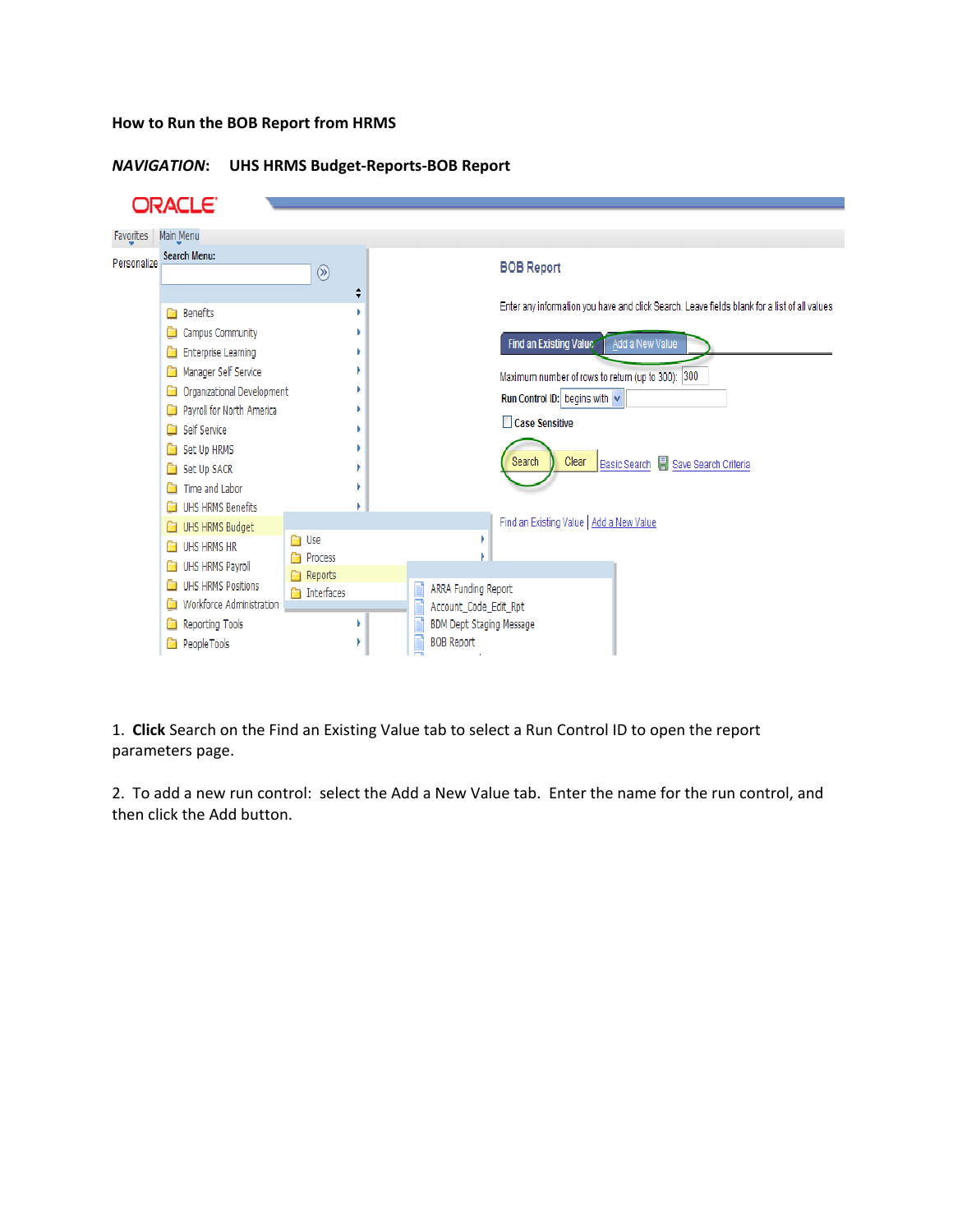**Uhs Runctl Ubud022** 

| <b>Run Control ID:</b>                                                            | <b>BOB</b>                                                                                                                | Report Manager                                  | Run<br><b>Process Monitor</b>                                                            |
|-----------------------------------------------------------------------------------|---------------------------------------------------------------------------------------------------------------------------|-------------------------------------------------|------------------------------------------------------------------------------------------|
| <b>Bob Report</b>                                                                 |                                                                                                                           |                                                 |                                                                                          |
| As Of Date:<br><b>Business Unit:</b>                                              | 09/30/2011<br>#3<br><b>HR784</b><br><b>UH Downtown</b>                                                                    | #4                                              |                                                                                          |
| <b>Report Choice</b><br>$\bigcirc$ aii<br>D0041<br>DeptID:<br><b>Sort Option:</b> | <b>O</b> Department<br><b>Division</b><br>College<br>O<br><b>Budget Office</b><br>Department, Cost Center<br>$\checkmark$ | #5<br>#6<br><b>Page Break after Cost Center</b> | #7                                                                                       |
| <b>Fund Code</b><br>1                                                             | Customize   Find   View All   2   1<br>Program<br>Department<br><b>Project ID</b><br>Code                                 |                                                 | First $\blacksquare$ 1 of 1 $\blacksquare$ Last<br>#8<br>$+$<br>$\overline{\phantom{0}}$ |
|                                                                                   |                                                                                                                           |                                                 |                                                                                          |

+ Previous in List | ↓ Next in List | ■ Notify |

 $\boxed{\Xi}$  Add

**D** Update/Display

- 3. **Enter** a date (mm/dd/yyyy) or click on the calendar icon and select a date.
- 4. **Enter** HR784

 $\Box$  Save

5. **Select** a Report choice.

Return to Search

- a. All = the entire HR784
- b. Division = Tree node level 3, President, Provost or A&F
- c. College = Tree node level 4
- d. Department = individual departments
- 6. If you select Division, College or Department, you must **enter** a Department ID or click on the magnifying glass for your options.
- 7. **Select** your sort and page break options
- 8. Run the report for specific cost centers by completing the fields and add more by using the plus sign.
- 9. **Click** Run.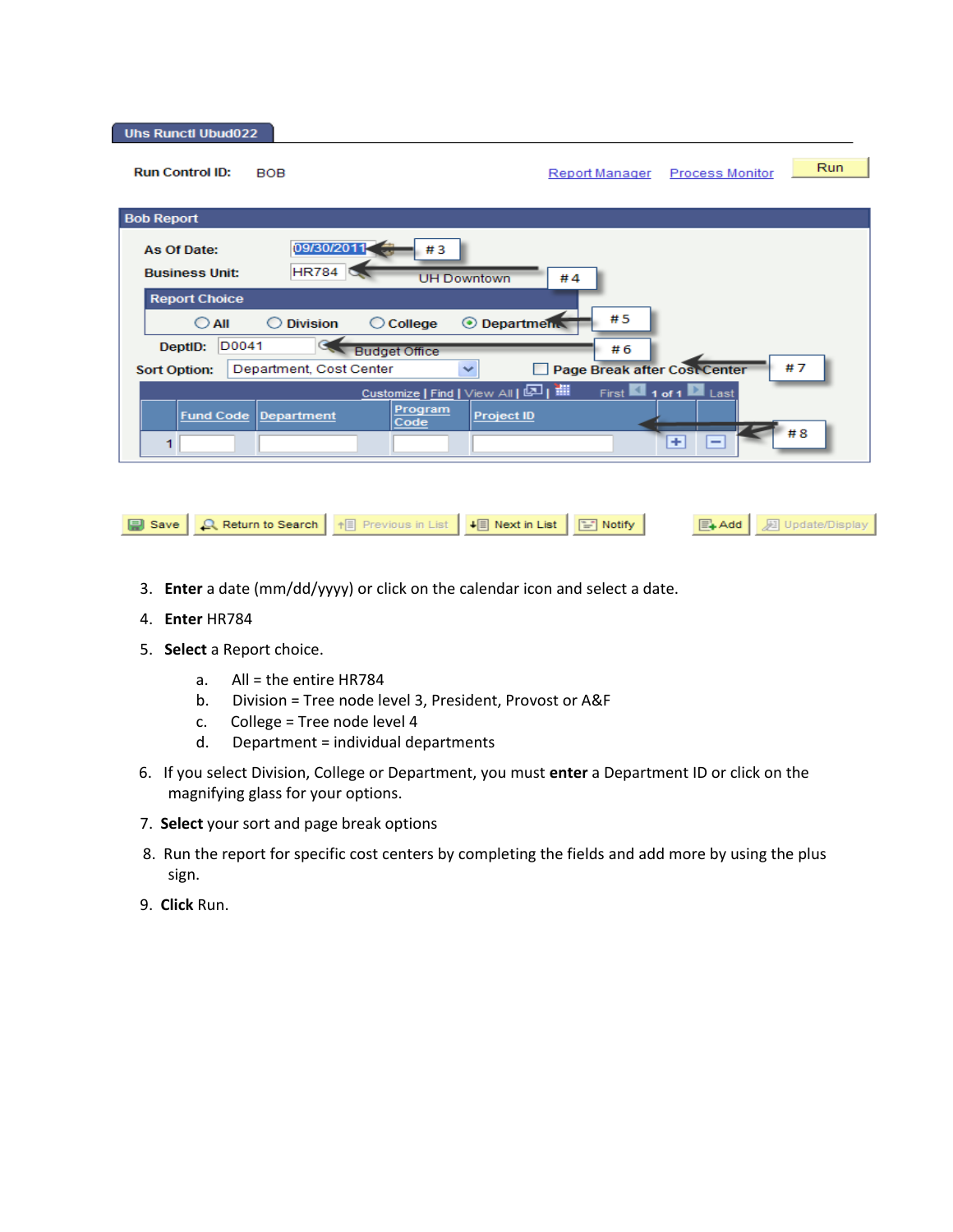#### **Process Scheduler Request**

| User ID:                                                       |                    | 0178450           | #10                          |                                      |                         | #11<br>Run Contro ID: BOB |                            |              |            |   |                            |
|----------------------------------------------------------------|--------------------|-------------------|------------------------------|--------------------------------------|-------------------------|---------------------------|----------------------------|--------------|------------|---|----------------------------|
| <b>Server Name:</b><br><b>Recurrence:</b><br><b>Time Zone:</b> |                    | <b>PSUNX</b><br>Q | $\checkmark$<br>$\checkmark$ | <b>Run Date:</b><br><b>Run Time:</b> | 10/13/2011<br>9:41:22AM | $\overline{\mathbf{B}}$   | Reset to Current Date/Time |              |            |   |                            |
| <b>Process List</b><br>Select                                  | <b>Description</b> |                   |                              | <b>Process Name</b>                  |                         | <b>Process Type</b>       | *Type                      |              | *Format    |   | <b>Distribution</b>        |
| 罓                                                              | <b>BOB Report</b>  | #12               |                              | UBUD <sub>022</sub>                  |                         | <b>SQR Report</b>         | Web                        | $\checkmark$ | <b>PDF</b> | × | <b>Distribution</b><br>#13 |
| 0K                                                             | Cancel             | #14               |                              |                                      |                         |                           |                            |              |            |   |                            |

- 10. The server name PSUNX should default. If not, either leave the field blank or **select** PSUNX.
- 11. **Accept** or **Enter** a Run Date and Run Time.
- 12. **Verify** that the BOB Report is selected with a **Web** Type and **PDF** Format.
- 13. **Enter** a Distribution if you want to share the report.
- 14. **Click** OK.
- 15. This will take you back to the report parameters back, **click** on the Process Monitor link.

| <b>Process List</b>   |                                   | Server List       |                                |                        |      |                                          |                                     |                   |                      |                                                           |         |
|-----------------------|-----------------------------------|-------------------|--------------------------------|------------------------|------|------------------------------------------|-------------------------------------|-------------------|----------------------|-----------------------------------------------------------|---------|
|                       | <b>View Process Request For</b>   |                   |                                |                        |      |                                          |                                     |                   |                      |                                                           |         |
|                       | User ID: 0000001                  |                   | Type:                          |                        | v    | Last                                     | ×                                   | Days<br>3         |                      | v                                                         | Refresh |
| Server:               |                                   | v                 | Name:                          |                        |      | Instance:                                | to                                  |                   | #16                  |                                                           |         |
| <b>Run</b><br>Status: |                                   | $\ddotmark$       | <b>Distribution</b><br>Status: |                        | v    |                                          | $\triangleright$ Save On Refresh    |                   |                      |                                                           | #17     |
| <b>Process List</b>   |                                   |                   |                                |                        |      |                                          | Customize   Find   View All   回   ■ |                   | First $\blacksquare$ | $\blacksquare$ Last                                       |         |
|                       | Select Instance Seq. Process Type |                   |                                | <b>Process</b><br>Name | User | <b>Run Date/Time</b>                     |                                     | <b>Run Status</b> |                      | <b><i><u><b>b.</b>stribution</u></i></b><br><b>Status</b> | Detail: |
|                       | 6173118                           | <b>SQR Report</b> |                                |                        |      | UBUD022 0178450 10/13/2011 9:41:22AM CDT |                                     | <b>Success</b>    |                      | Posted                                                    | Details |

16. Your report must have a Run Status of **Success** and Distribution Status of **Posted** to view. Click Refresh to update the status fields.

17. When you have Success, Click **Details**.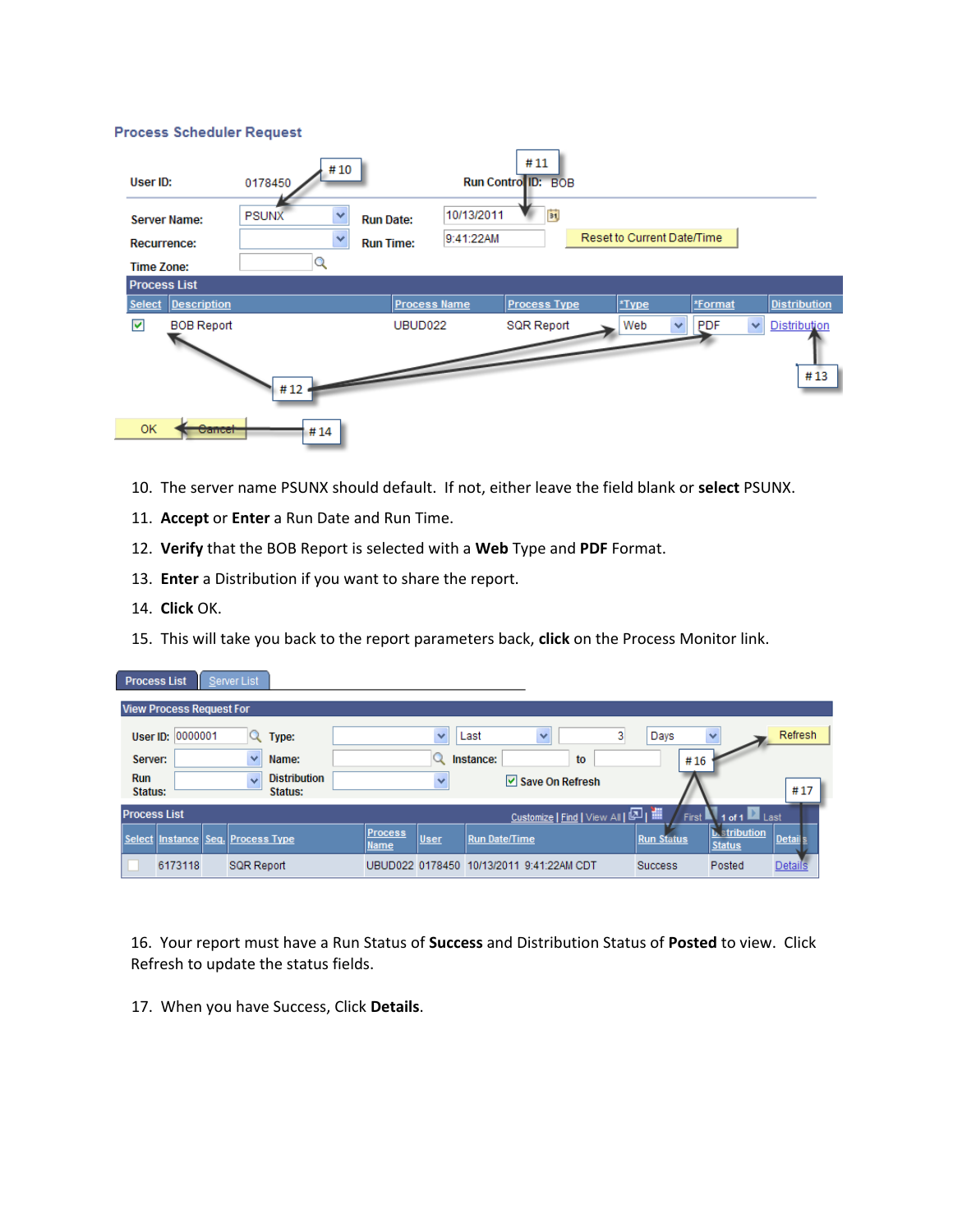## **Process Detail**

| <b>Process</b>                                                                                                  |                                |                                                                                                              |                                    |                                                                                                 |                 |
|-----------------------------------------------------------------------------------------------------------------|--------------------------------|--------------------------------------------------------------------------------------------------------------|------------------------------------|-------------------------------------------------------------------------------------------------|-----------------|
| Instance:<br>Name:                                                                                              | 6173118<br>UBUD <sub>022</sub> |                                                                                                              | Type:<br>Description: BOB Report   | SQR Report                                                                                      |                 |
| <b>Run Status:</b>                                                                                              | <b>Success</b>                 |                                                                                                              | <b>Distribution Status: Posted</b> |                                                                                                 |                 |
| <b>Run</b>                                                                                                      |                                |                                                                                                              |                                    | <b>Update Process</b>                                                                           |                 |
| <b>Run Control ID: BOB</b><br>Location:<br>Server:<br><b>Recurrence:</b>                                        | Server<br><b>PSUNX</b>         |                                                                                                              |                                    | Hold Request<br>Queue Request<br>Cancel Request<br>$\bigcirc$ Delete Request<br>Restart Request |                 |
| Date/Time                                                                                                       |                                |                                                                                                              |                                    | <b>Actions</b>                                                                                  |                 |
| <b>Request Created On:</b><br><b>Run Anytime After:</b><br><b>Began Process At:</b><br><b>Ended Process At:</b> |                                | 10/13/2011 9:52:00AM CDT<br>10/13/2011 9:41:22AM CDT<br>10/13/2011 9:52:07AM CDT<br>10/13/2011 9:52:37AM CDT |                                    | <b>Parameters</b><br>Message Log<br><b>Batch Timings</b><br><b>View Log/Trace</b>               | <b>Transfer</b> |
|                                                                                                                 |                                |                                                                                                              |                                    |                                                                                                 |                 |

18. Click View Log/Trace.